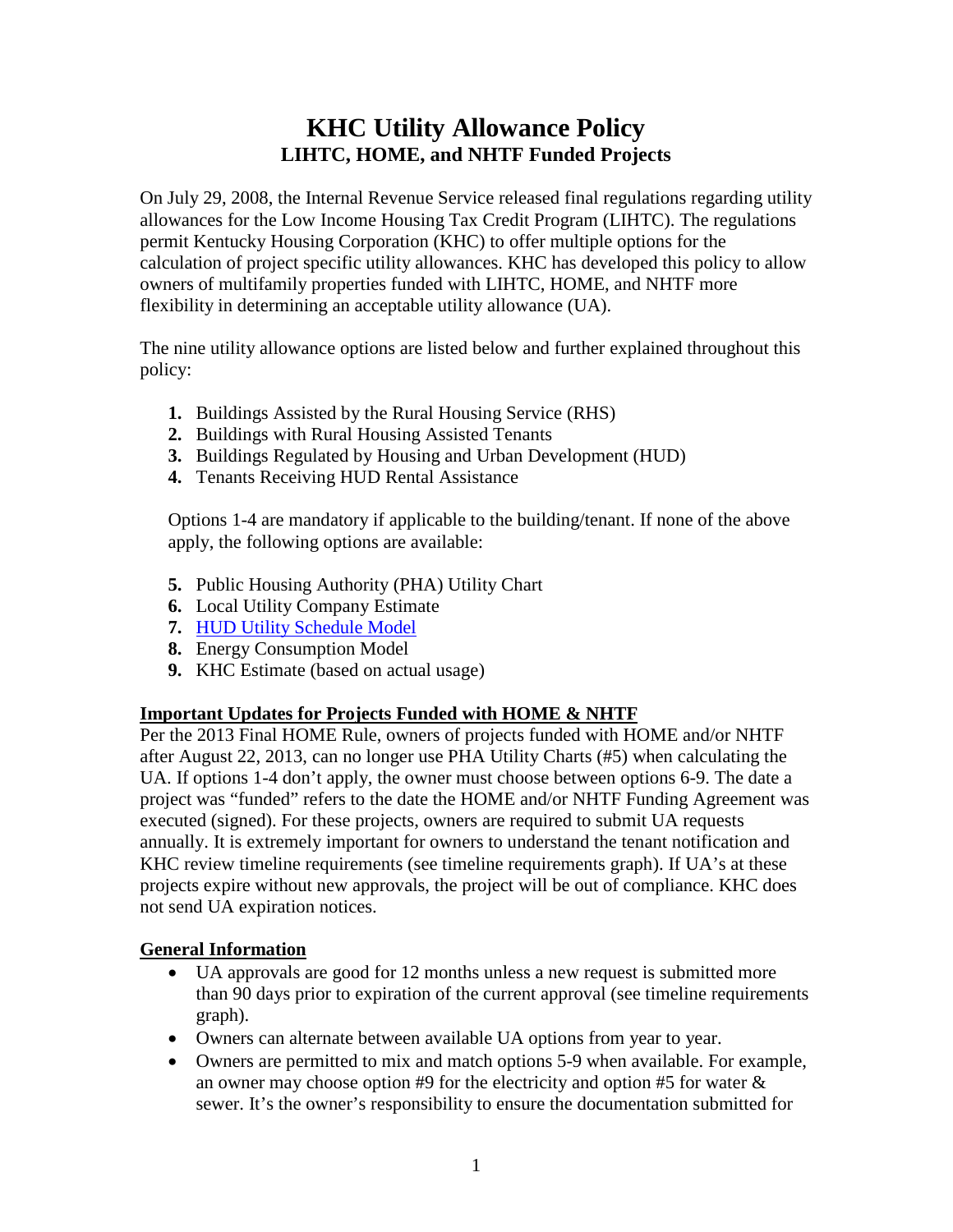option #9 matches up with the effective date of option #5 (most PHA Charts are effective from  $1/1 - 12/31$ .

- **All sub-metering arrangements must comply with regulation according to** *26 CFR 1.42-10(e).* For example, if the owner/manager collects \$15 per month from each resident to cover the cost of the trash service, the \$15 would be considered part of the rent and would not be figured into the UA.
- KHC reserves the right to make exceptions when circumstances warrant and regulations allow.
- If your project falls within options 1-5 you do not need to notify KHC or obtain approvals from year to year. When choosing options 6, 7, 8, or 9, all required documentation should be submitted electronically to Matt Mulberry at: [mmulberry@kyhousing.org.](mailto:mmulberry@kyhousing.org)
- Questions should be directed to Matt Mulberry, toll-free in Kentucky at 800-633- 8896, or 502-564-7630, ext. 479; TTY 711; by email: [mmulberry@kyhousing.org.](mailto:mmulberry@kyhousing.org)

# **UA Review Fees**

- Requests for options 6, 7, 8, and/or 9 require a \$150 fee, per option, per project. KHC now offers online fee payments through TDCS. Once you've submitted your UA request, a member of the asset management team will add the fee to your project in TDCS.
- When combining UA options, the fee is cumulative. For example, if the project is using option #6 for water  $\&$  sewer and option #8 for electric, the total fee is \$300.

# **Option Details and Required Documentation**

\*Options 1-4 are mandatory if applicable to the building/tenant.

# **1. Buildings Assisted by the Rural Housing Service**

If a building receives assistance from the Rural Housing Service (RHS assisted building), the applicable utility allowance for all rent-restricted units in the building is the utility allowance determined under the method prescribed by the RHS for the building (whether the building or its tenants also receive other state or federal assistance).

# **2. Buildings with Rural Housing Service assisted tenants**

If any tenant in a building receives RHS rental assistance payments (RHS tenant assistance), the applicable utility allowance for all rent-restricted units in the building (including any units occupied by tenants receiving rental assistance payments from HUD) is the applicable RHS utility allowance.

## **3. Buildings regulated by HUD**

If neither a building nor any tenant in the building receive RHS housing assistance, and the rents and utility allowances of the building are regulated by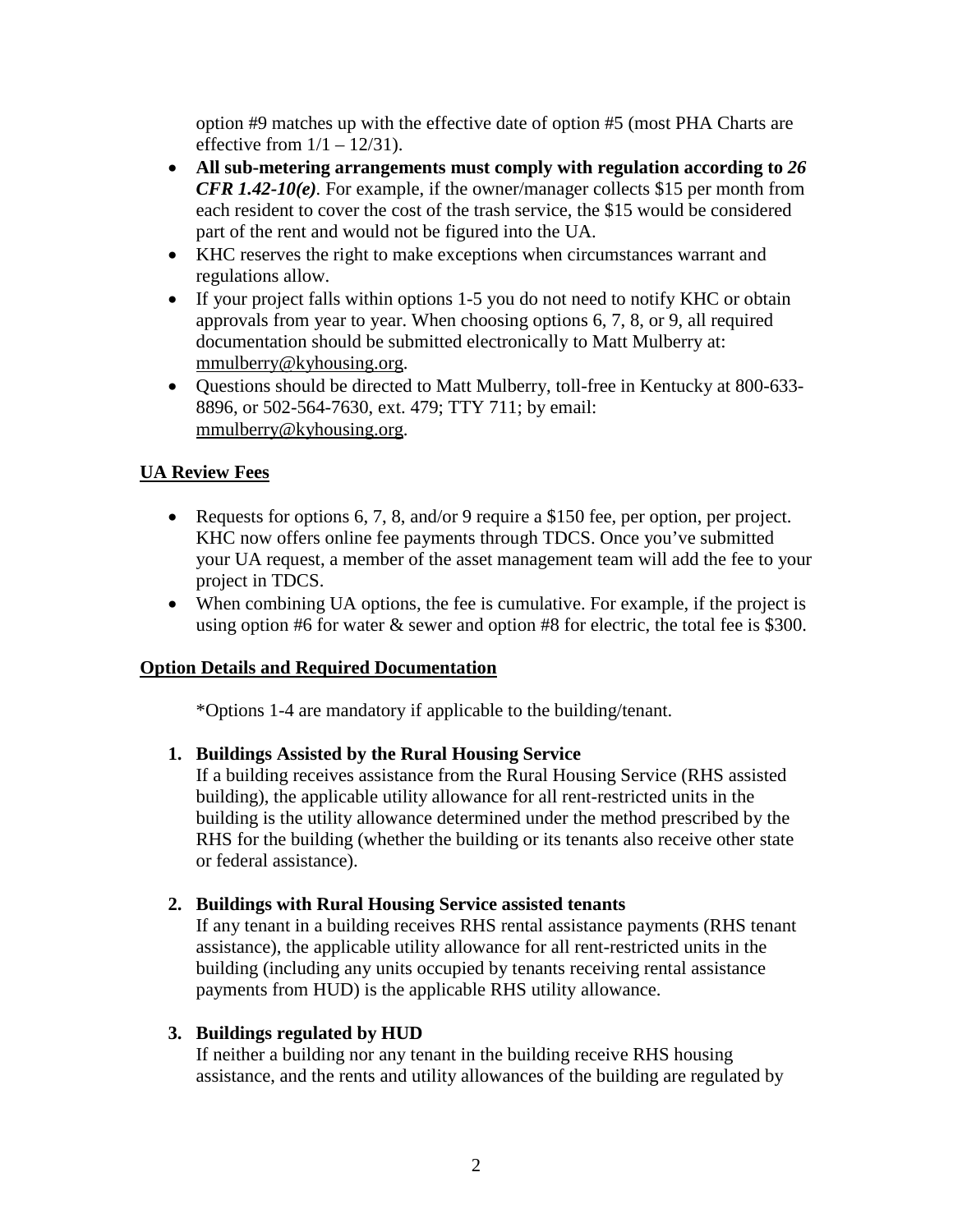HUD (HUD-regulated buildings), the applicable utility allowance for all rentrestricted units in the building is the applicable HUD utility allowance.

\*For HOME/NHTF projects funded on or after August 23, 2013, this option is referring to HUD's "Multifamily Housing Utility Analysis" as described in "Multifamily Notice H-2015-4". This is the method used for the normal Project Based Section 8 Program, and many other HUD programs, but it is important to note that the Housing Choice Voucher (HCV) program does not use this method on the units it "Project Bases". Thus, while the Project Based Section 8 UA is normally acceptable for HOME/NHTF, it is not acceptable if the Project Based units are from the HCV Program. HCV project based projects would still need to submit a UA request (options 6-9) to satisfy HOME/NHTF requirements.

## **4. Tenants receiving HUD rental assistance**

If none of the rules in options 1 through 3 are applicable, the appropriate utility allowance for any rent-restricted unit(s) occupied by tenants receiving HUD rental assistance payments (HUD tenant assistance), the applicable Public Housing Authority utility allowance established for the Section 8 Existing Housing Program.

\*Numbers 1-4 are mandatory if applicable to the building/tenant. If none of the above are applicable, the following options are available:

# **5. Applicable PHA Utility Chart**

This option is no longer available to HOME projects funded on or after August 23, 2013. Also applies to NHTF.

If the building/tenant is not applicable to numbers 1-4 above and an updated utility allowance has not been requested and approved under options 6-9 below, then the appropriate utility allowance for the building is the applicable PHA utility chart.

When using this option, it is the owner's responsibility to keep track of changes to the applicable PHA utility allowance chart and to implement them as appropriate. Housing Credit properties are required to implement the new rates within 90 days of their effective dates. Older properties funded with HOME only must implement the new rates at lease renewal. Under this option there is no need to send KHC a request for approval.

When combining this option with any of the options 6-9, there are additional timing requirements that must be met. Please see following sections for complete details.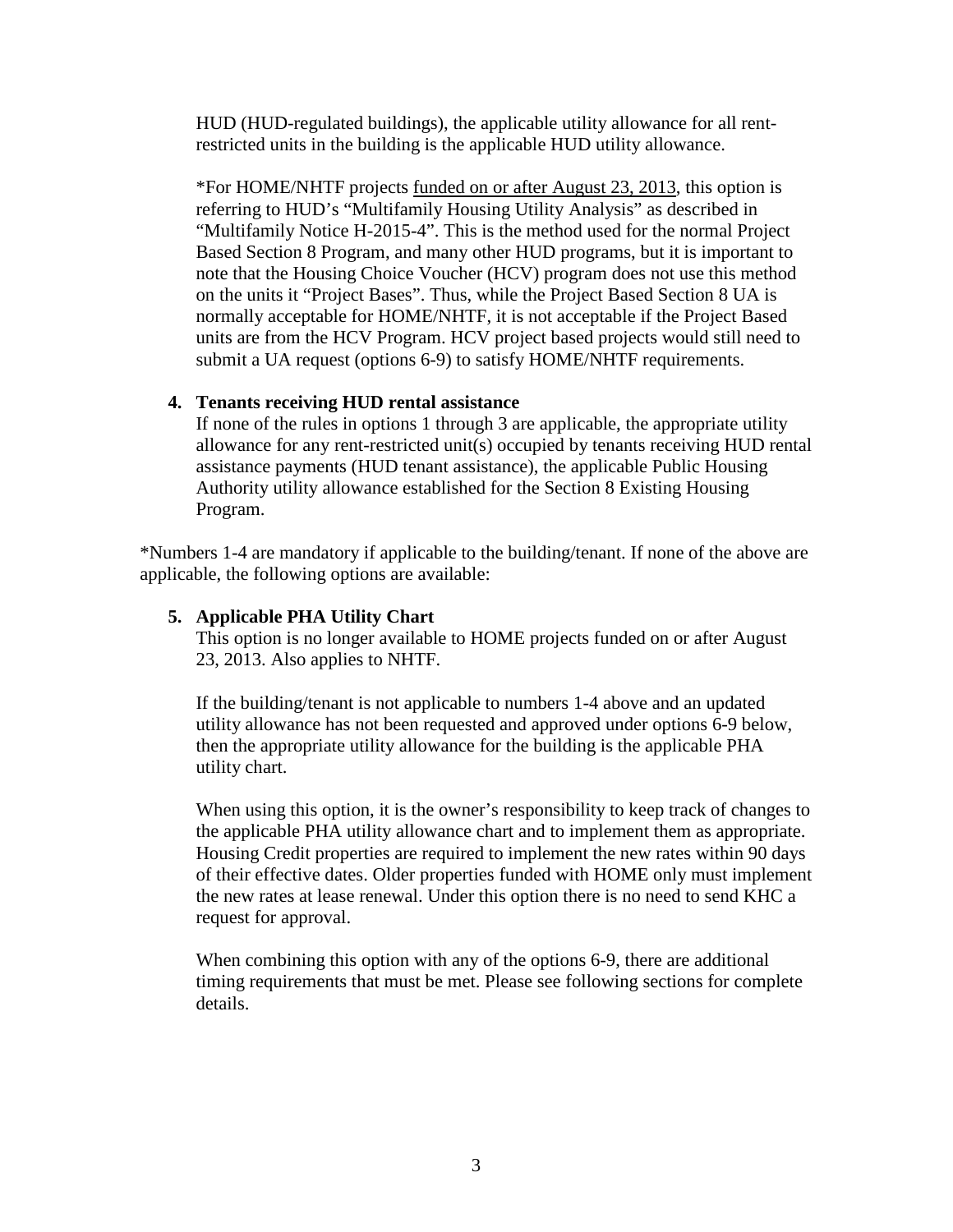#### **TIMELINE REQUIRMENTS FOR OPTIONS 6-9**

Options 6-9 must be renewed at least once every 12 months and must be timed so that the implementation date (see explanations below) of the proposed utility allowance is 12 months or less since the implementation of the previous year's utility allowance. In general, an owner will need to start the utility allowance request process 150 days prior to the proposed implementation date (see diagram below).



#### **Data Compilation Phase**

The project owner must compile data and calculate the utility allowance within the 60-day time frame before the notification date (date of submitting the information to KHC and notifying the tenants). The critical issue to keep in mind during this phase is that the most recent data used must be no older than 60 days prior to the notification date. This means that any utility rates used must have been collected and have an effective date during the 60-day period. For consumption information, the data must be for a 12-month period ending no earlier than 60 days prior to the notification date.

#### **Notification Date**

On the notification date, the project owner must have sent the proposed utility allowance and all supporting documentation to Kentucky Housing Corporation. The cover letter from the owner must identify the proposed notification date, which must be on or after the date the information is received by KHC. The owner must also make the estimates available to all tenants on the notification date.

## **KHC Review Phase**

The notification date is day 1 of this 90-day phase. During this time frame, KHC will review the proposed utility allowance and the supporting documentation, as well as confirm that the \$150 fee has been paid. KHC may ask for additional information or require that the utility allowance be recalculated to address errors. This review does not provide the owner an assurance that the calculations were done appropriately. If deficiencies are identified, they must be resolved before implementation. Once KHC has completed a satisfactory review, an approval email will be sent indicating that it is ok to proceed with implementation.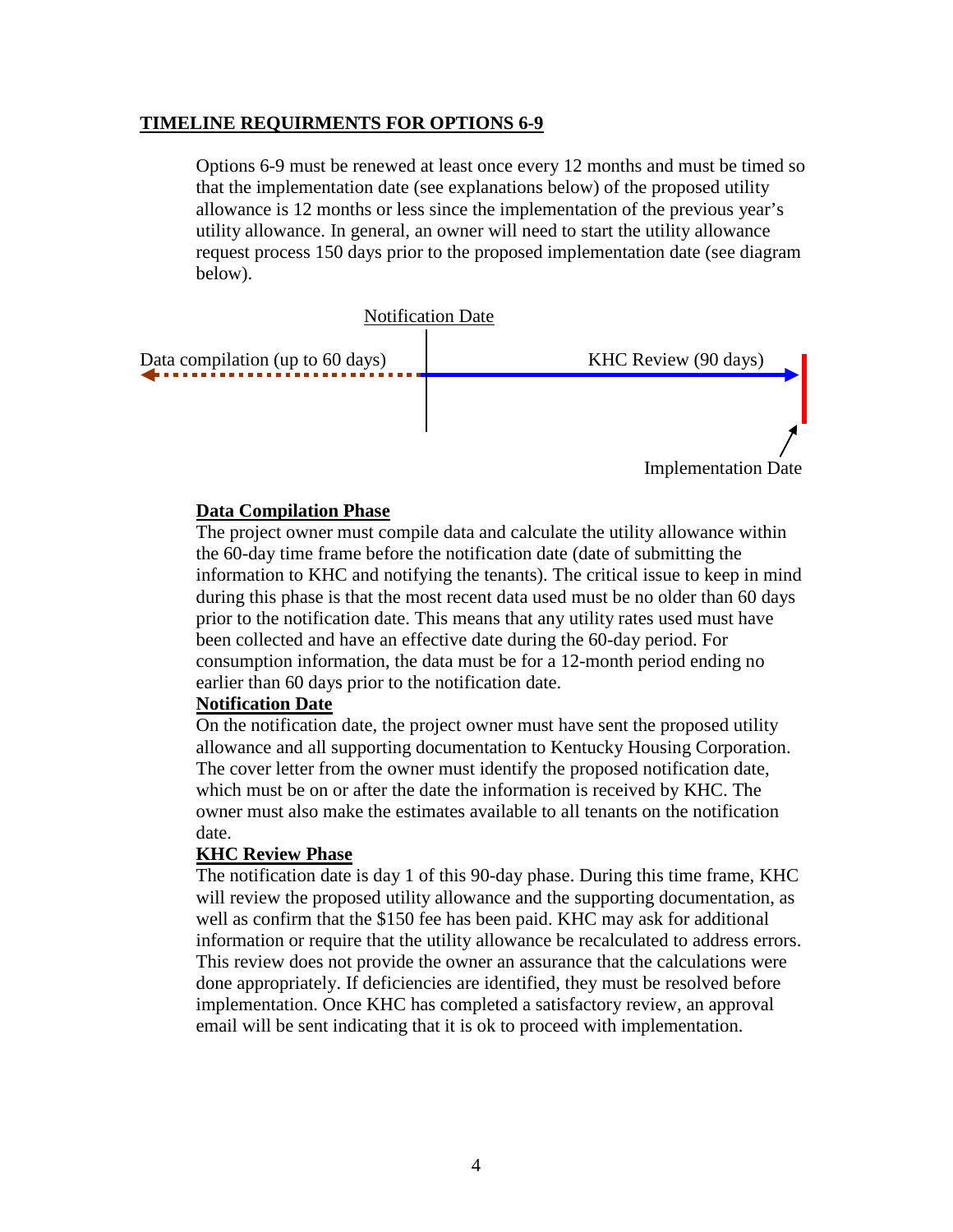#### **Implementation Date**

This is the first day after the end of the 90-day agency review phase (day 91) at which time the new utility allowance must be used to compute gross rents. The utility allowance cannot be implemented prior to the end of the 90-day period even if the owner receives a satisfactory review notice from KHC before that time. The proposed utility allowance cannot be implemented if a satisfactory review notice is not received from KHC.

If there are issues that prevent KHC from issuing a satisfactory review notice prior to the implementation date, the utility allowance will default to the appropriate PHA utility allowance. The PHA utility allowance would need to be used to compute gross rent until issues are resolved and KHC is able to issue a satisfactory review letter. One exception to this would be a case where a request was made earlier than necessary so that at the end of the KHC review period it is still less than 12 months since the implementation of the previous year's approved utility allowance. In that case, the previous year's utility allowance may continue to be used until it expires (12 months from implementation). The other exception would be a HOME project funded on or after 8/13/2013.

If the implementation date falls in between rent due dates, the new utility allowance must be used to calculate gross rent for the next due date for current residents. For example, if the implementation date is February 15, 2009, but rent is due on the first of the month, then the new utility allowance will not be used to calculate gross rents for current residents until March 1, 2009. However, households that are new renters as of or after the implementation date should have their gross rent calculated using the new utility allowance even if the lease signing occurs in the middle of the month. For example, if the implementation date is February 15, and on that date, you have a new household rent an apartment, the gross rent should be calculated using the new utility allowance even though it will not be used for current residents until March 1.

#### **Special notes on combining option 5 with options 6 through 9**

When combining option 5 with any of the options 6-9, the new PHA rate should not be implemented before the end of the 90-day KHC review period. Also, the owner must submit the entire proposed utility allowance package (including the PHA allowance being proposed) so that the notification date is the same date as the effective date of the PHA utility allowance. For example, KHC PHA utility charts normally have an effective date of January 1, which means they are normally implemented by the applicable projects on April 1. Therefore, if a project owner wants to combine the UA chart with another option, they would have to submit the entire package to KHC prior to or on January 1, along with a cover letter that identifies January 1, as the notification date.

If the project used nothing but the PHA utility allowances the previous year and implemented them prior to the 90 days, this will result in a time frame of slightly more than 12 months between implementation dates. That is ok in this one case.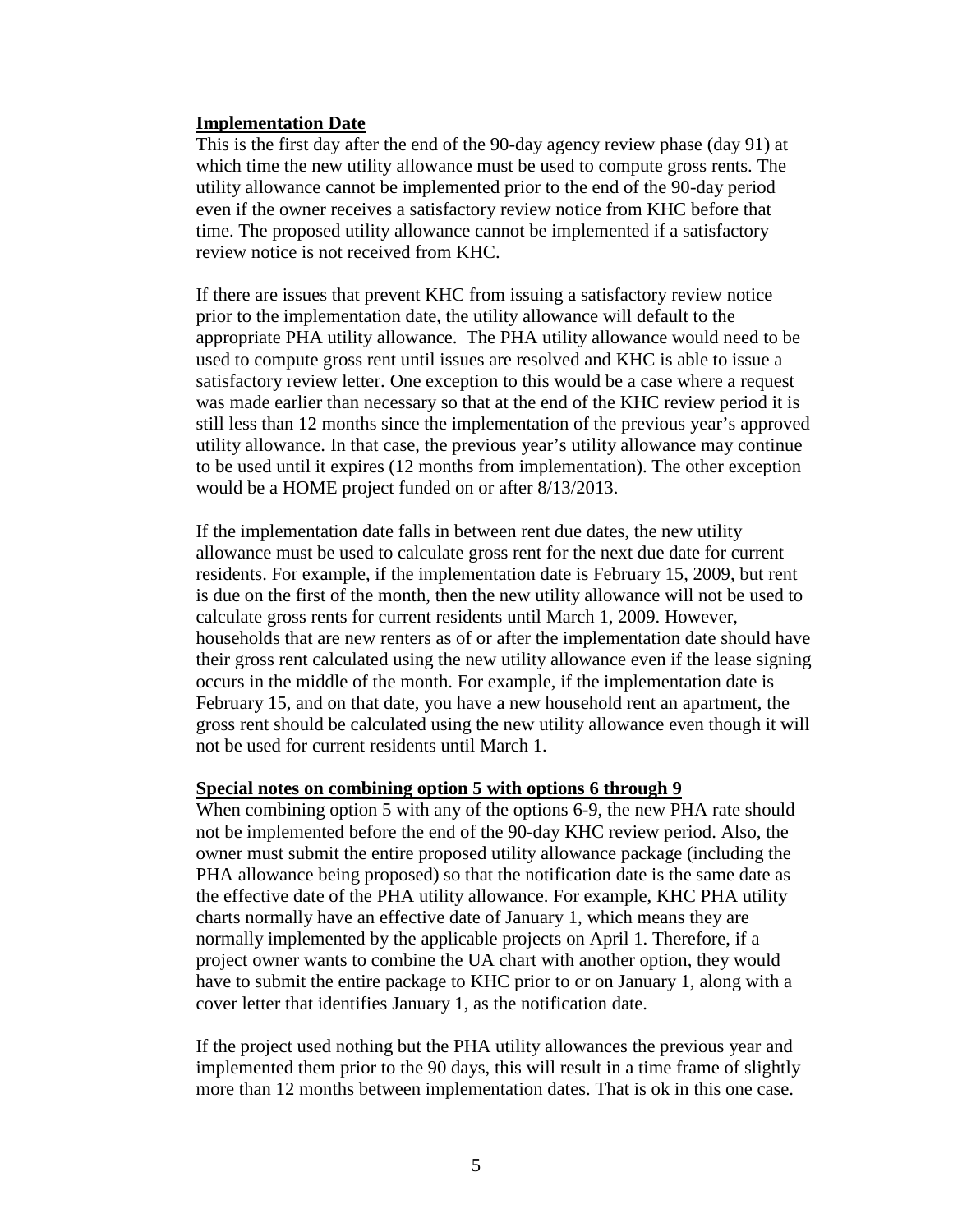One exception to the requirement of submitting the proposed utility allowance on the PHA allowance's effective date is if the project is being newly placed into service and needs a utility allowance for the first time. In that case, the submission can be made during the year but the UA will only be good until an updated PHA allowance is available. At that time, the project must submit a revised utility allowance package to KHC on the normal schedule as described above.

#### **Proposed Utility Allowance Request Examples**

- 1. On June 15, 2009, the owner obtains information from the appropriate utilities to calculate the utility allowance. The rates are effective as of the collection date (June 15). The consumption data is for the 12 months from May 16, 2008, to May 15, 2009. The utility allowance is calculated and information is submitted to KHC and made available to the tenants on July 31, 2009. This would be unacceptable because the consumption data ended prior to 60-days before the notification date.
- 2. On June 15, 2009, the owner obtains information from the appropriate utilities to calculate the utility allowance. The rates are effective as of the collection date (June 15). The consumption data is for the 12 months from June 6, 2008, to June 5, 2009. The utility allowance is calculated and information is submitted to KHC and made available to the tenants on July 31, 2009. During the review, KHC identifies significant issues or has questions that are not addressed in time for KHC to issue an approval prior to October 30, 2009 (implementation date). The proposed utility allowance is unacceptable and the appropriate PHA utility chart must be implemented on October 30, 2009 (not applicable to HOME projects funded on or after 8/13/2013).
- 3. During 2008, a project had an approved utility allowance with an implementation date of October 30, 2008. The project failed to submit a request for a new utility allowance within an appropriate time frame to get a new utility allowance implementation date on or before October 31, 2009. The project's applicable utility allowance, as of October 31, 2009, will be the appropriate PHA utility allowance until the project is able to receive an approved utility allowance through one of the other options (Not applicable to HOME projects funded on or after 8/23/2013).
- 4. An example of an acceptable utility allowance process: On June 15, 2009, the owner obtains information from the appropriate utilities to calculate the utility allowance. The rates are effective as of the collection date (June 15). The consumption data is for the 12 months from June 6, 2008, to June 5, 2009. The utility allowance is calculated and information is submitted to KHC and made available to the tenants on July 31, 2009. KHC does not identify any significant issues or questions about the utility allowance. KHC sends a notification email to the owner/manager of the acceptable review. The owner implements the new utility allowance on October 30, 2009 (first day after the 90 day KHC review period). On November 1, 2009, the new utility allowance is used to calculate gross rent for the current residents.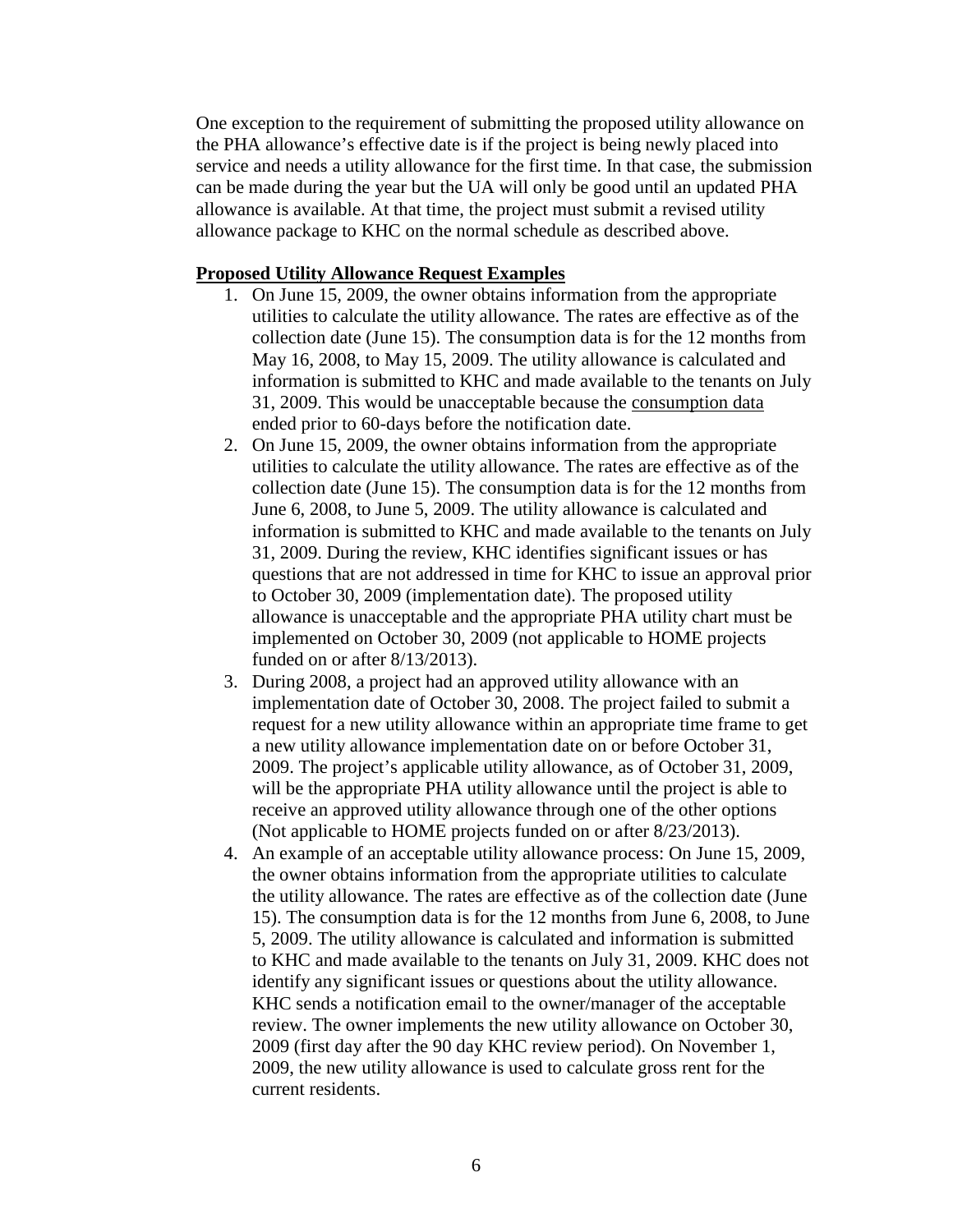## **CONTINUING WITH OPTION DETAILS (6-9)**

## **6. Local Utility Company Estimate**

To use this option you must receive, in writing, from a local utility company (including combined rate charges from multiple companies), the estimated cost of the utilities for a similar sized unit and construction for the geographic area in which the building containing the unit is located. In cases where the residents of the building can choose between various utility providers, you only need to get rates from one of the providers. For example, if two solid waste companies serve the building and residents could choose either one of them, you only need an estimate from one of them.

Utility estimates must:

- **a.** Come from the local utility company.
- **b.** Be based on a unit of similar size and construction and not be generic information. For example, the estimate cannot base a one-bedroom apartment allowance for electric on an average residential charge that does not consider bedroom size or the fact that it is an apartment and not a house.
- **c.** Consider taxes and fees on the utilities that the tenant must pay.
- **d.** Not be adjusted after being provided by the utility company. If an unadjusted estimate from the utility company is not usable, then another utility allowance option must be used.

When using this option you must submit to KHC:

- **a.** A fee of \$150 to cover the administrative review.
- **b.** A cover letter that identifies the project, project number and states that option 6 is being chosen for the appropriate utilities.
- **c.** List of the types of units (apartment, townhome, etc.), bedroom sizes (1br, 2br, etc.), square footages of the units and what the calculated rates are for those units.
- **d.** A copy of all estimates provided by the local utilities companies and any supporting documentation they provided. Some sort of documentation must be provided indicating that the estimates were based upon the required information as described above.
- **e.** A list of all utilities the tenant is responsible for paying and the utility allowance option that is being chosen for each one. This list should be broken out in the following categories:
	- i. Electric
	- ii. Gas
	- iii. Water
	- iv. Sewer
	- v. Trash collection
	- vi. Refrigerator (if tenant owned)
	- vii. Range (if tenant owned)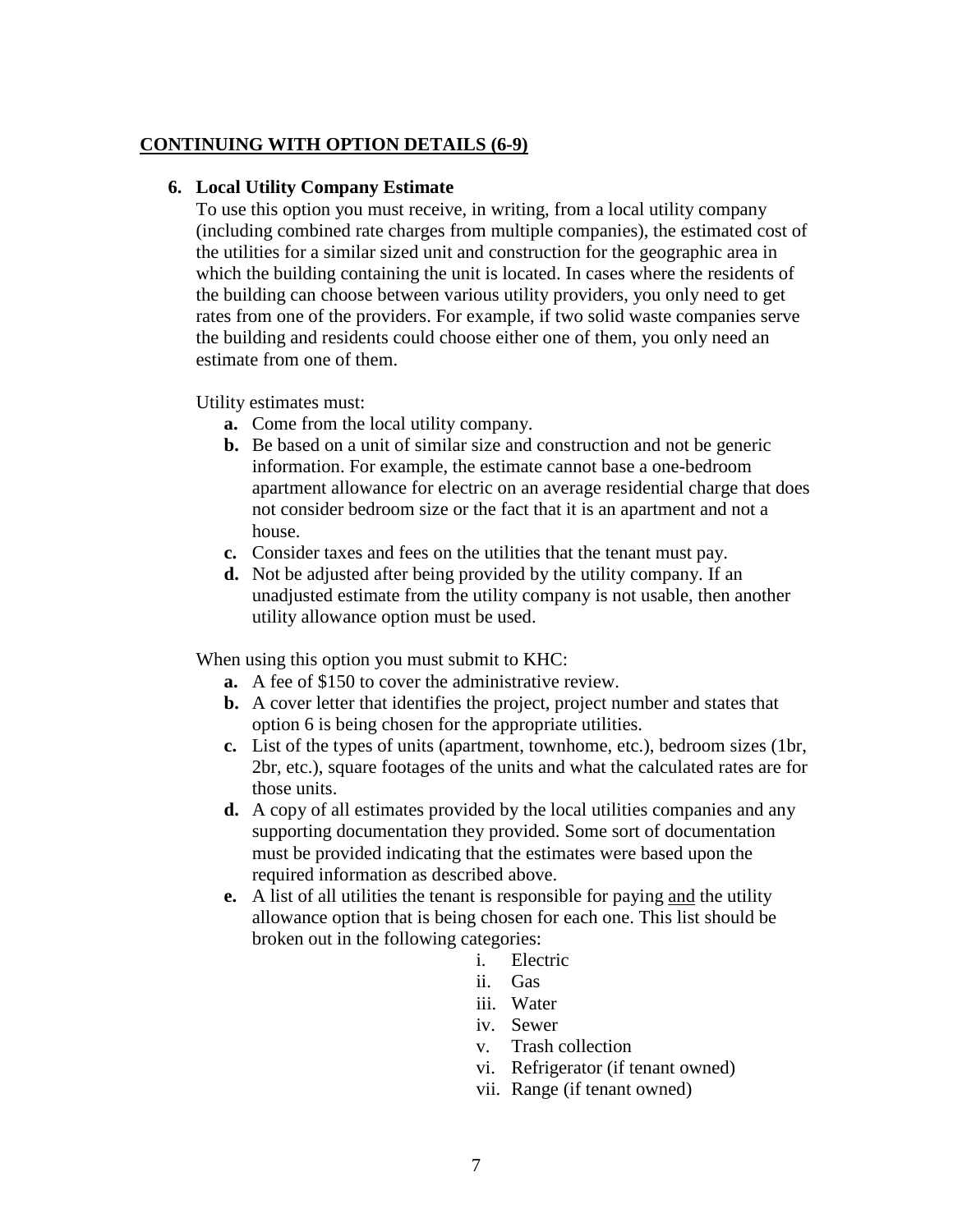## **7. HUD Utility Schedule Model**

A building owner may calculate a utility estimate using the HUD Utility Schedule Model located at: [https://www.hudexchange.info/trainings/courses/hud-utility](https://www.hudexchange.info/trainings/courses/hud-utility-schedule-model-calculating-utility-allowances-for-home-webinar1/)[schedule-model-calculating-utility-allowances-for-home-webinar1/](https://www.hudexchange.info/trainings/courses/hud-utility-schedule-model-calculating-utility-allowances-for-home-webinar1/) The link above takes you to the instructional video, which is very helpful and all first-time users should watch it carefully. The links to the HUD model are listed below the video under "Related Links". You may use the web-based model, or excel spreadsheet.

All calculations must be made available to the tenants in the building.

In order to use this method, you must submit to KHC:

- **a.** A fee of \$150 to cover the administrative review.
- **b.** A cover letter that identifies the project, project number, proposed notification date and states the option choice of 7 for the appropriate utilities.
- **c.** List of the types of units (apartment, townhome, etc.), bedroom sizes (1br, 2br, etc.), square footages of the units and what the calculated rates are for those units.
- **d.** An electronic copy of the completed HUD Utility Schedule Model for the project.
- **e.** Hard copies of all supporting documentation such as copies of bills and letters from the utility companies showing the rates, taxes and fees.
- **f.** A list of all utilities the tenant is responsible for paying and the utility allowance option that is being chosen for each one. This list should be broken out in the following categories:
	- i. Electric
	- ii. Gas
	- iii. Water
	- iv. Sewer
	- v. Trash collection
	- vi. Refrigerator (if tenant owned)
	- vii. Range (if tenant owned)
- **g.** A sheet showing the calculations input into the model. The instructional video explains how and where to input fees and taxes. Depending on how a utility company bills, you may be required to combine certain fees and taxes. The top section of the model deals with costs per unit of utility usage, while the bottom section will require you to input taxes and other fees that might deal with percentages of the total bill. We ask that you show us your math and include any notes on how you came up with your figures on a separate sheet. KHC is aware that certain sections of the HUD Model can be confusing and open to interpretation. Showing your calculations and explaining their structure will help us understand the figures you came up with and allow us to make a more informed decision.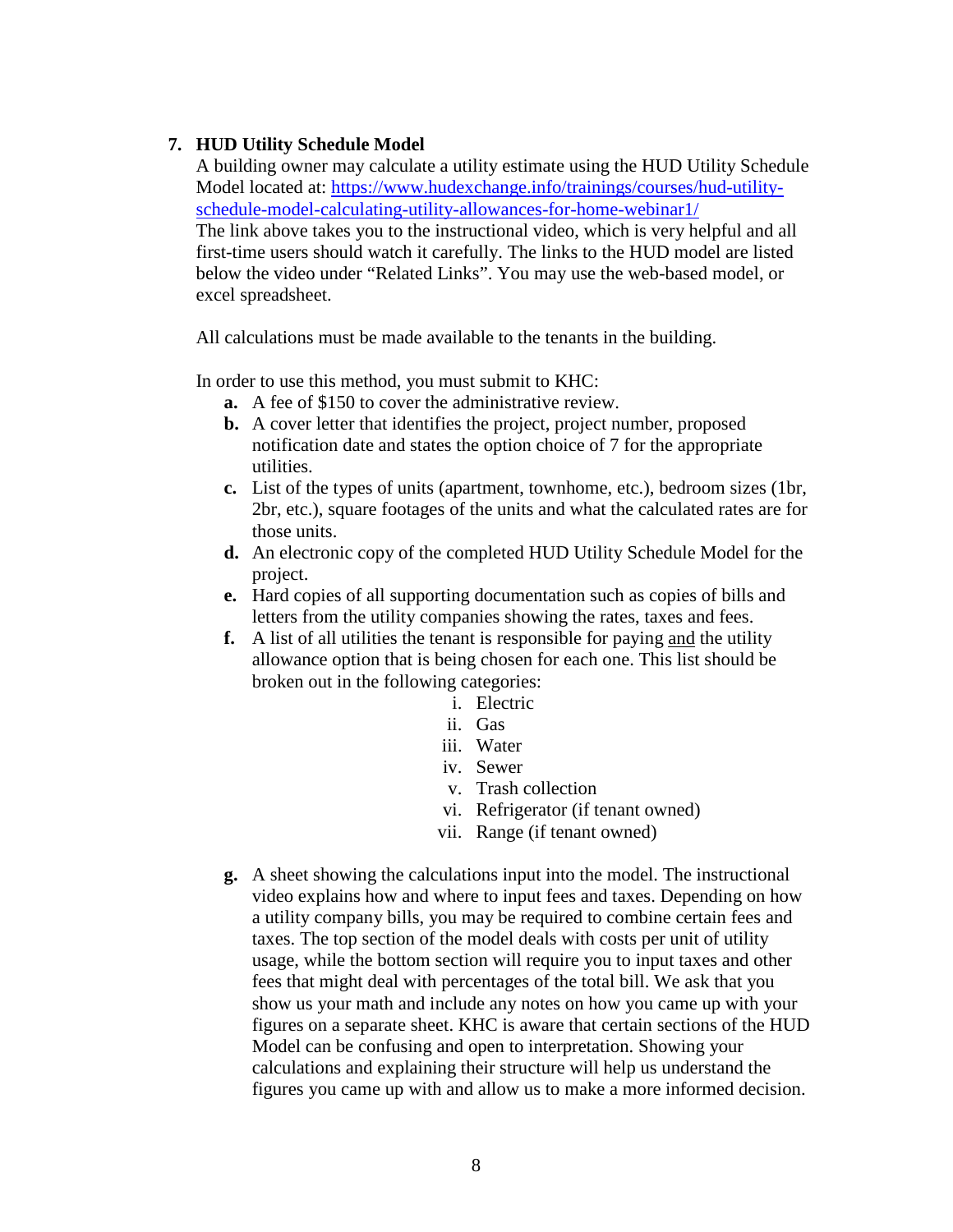#### **8. Energy Consumption Model**

A building owner may calculate utility estimates using an energy and water and sewage consumption and analysis model (energy consumption model). The energy consumption model must, at a minimum, consider specific factors including, but not limited to, unit size, building orientation, design and materials, mechanical systems, appliances and characteristics of the building location.

The utility consumption estimates must be calculated by either a properly licensed engineer or architect. The building owner and the engineer/architect must not be related within the meanings of Section 267(b) or 707(b) of the appropriate IRS regulations. You may contact Matt Mulberry for a listing of current providers of this service.

The first year an energy consumption model is used on a building, the accuracy of the model must be verified using actual consumption information from the building. This information should, at a minimum, be equivalent to the information collected for the KHC provided utility allowance under option 9(a). The engineer/architect must show that the results of their energy consumption model are within 10 percent of the amount determined by using the method described in option 9(a). If the variance is more than this and the engineer/architect feels that his/her model is more representative of a typical year, a detailed explanation of such reasoning must be included. An example of such would be a case where the engineer/architect could show that the winter months contained in the actual consumption data were significantly colder than the average, while the summer months were not significantly hotter than the average over the past ten years.

Once every ten years the energy consumption model must be reverified/calibrated with actual consumption information as described in the paragraph above. However, the owner must submit the updated utility allowance information every 12 months as described in the timeline section.

In the case of newly constructed or renovated buildings with less than 12 months of consumption data, the engineer/architect may use consumption data for the 12 month period of units of similar size and construction in the geographic area (general region of the state) in which the building containing the units is located. However, at the next utility update when 12 months of data for the specific building are available, the energy consumption model must be verified as described above using the consumption data for that specific building. For example, a building that is being placed in service on July 1, 2009, would have a utility allowance notification date of April 2, 2009 (90 days before the implementation date). On April 2, 2010, the owner will need to submit a new utility allowance packet to KHC (for the rates to be implemented on July 1, 2010). However, the project will still not have 12 full months of consumption data for the specific building. Therefore, the energy consumption model will not be verified with the actual buildings consumption data until the owner submits a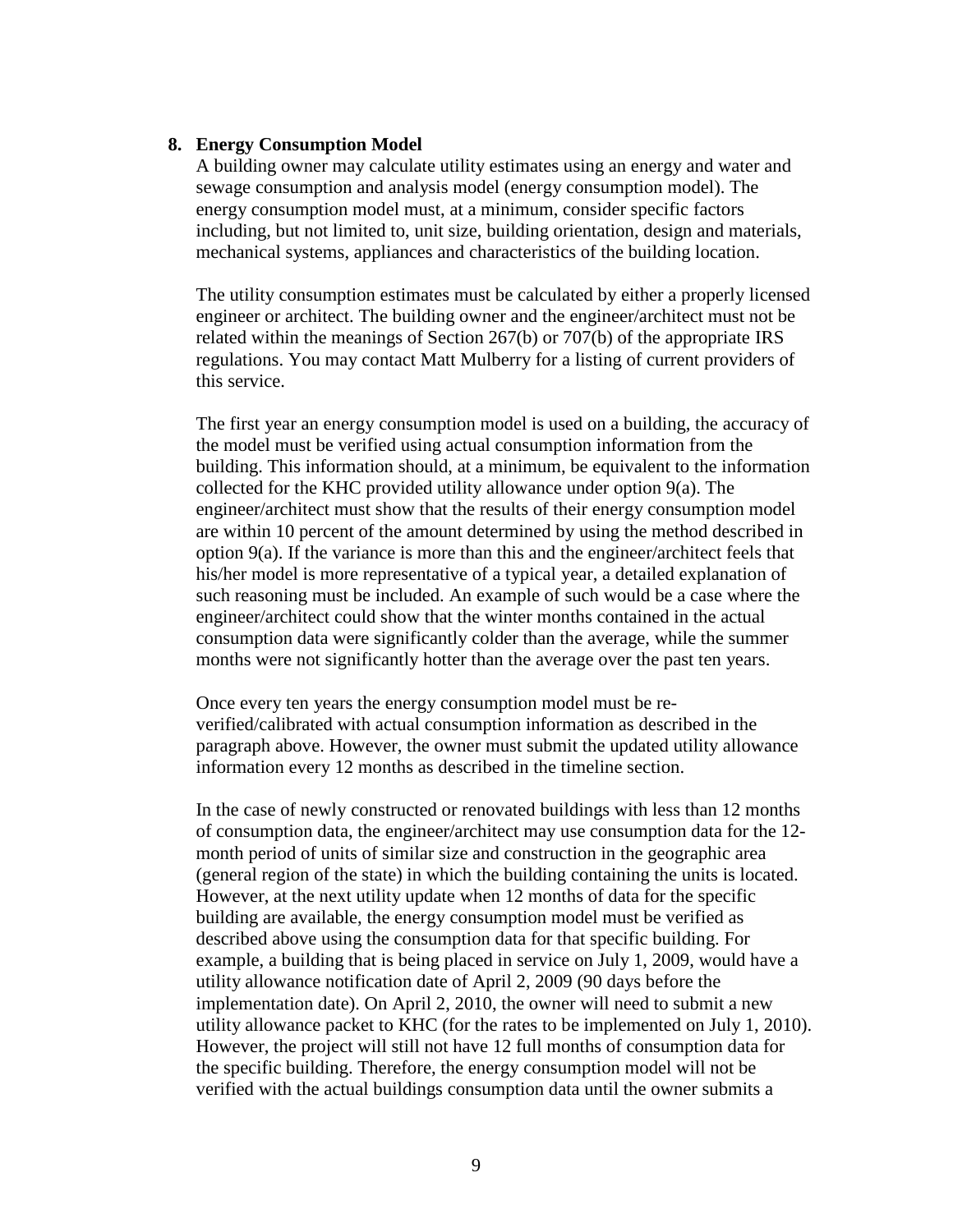utility allowance packet on April 2, 2011. Every 12 months thereafter the project will need to complete the process of requesting an updated utility allowance but verification/calibration with actual consumption data will not be required again until 2021.

In order to use this method, you must submit to KHC:

- **a)** A fee of \$150 to cover the administrative review.
- **b)** A cover letter that identifies the project, project number, proposed notification date and states the option choice of 8 for the appropriate utilities.
- **c)** List of the types of units (apartment, townhome, etc.), bedroom sizes (1br, 2br, etc.), square footages of the units and what the calculated rates are for those units.
- **d)** Letter from the engineer/architect stating that they are not related to the owner within the meanings of Section 267(b) or 707(b) of the appropriate IRS regulations.
- **e)** A complete copy of the energy consumption model projection. This should show the steps of the process, the projected consumptions, as well as the dollar amounts including taxes and fees.
- **f)** Copies of all supporting documentation such as letters from the utility companies showing the rates, taxes and fees.
- **g)** If this is the first year, or the first year of verification with actual building consumption or a re-evaluation year, please include all information associated with the verification process as described above.
- **h)** A list of all utilities the tenant is responsible for paying and the utility allowance option that is being chosen for each one. This list should be broken out in the following categories:
	- i. Electric
	- ii. Gas
	- iii. Water
	- iv. Sewer
		- v. Trash collection
	- vi. Refrigerator (if tenant owned)
	- vii. Range (if tenant owned)
- **i)** A sheet showing us your math. This should be a handwritten or in excel format, step-by-step outline of the UA calculations used. **Please note, ALL final UA figures should be rounded up to the next whole dollar.** For example, if your electricity calculation ends up being \$65.09, you should round up to \$66.

## **9. Request an estimate from KHC**

All allowances provided under this option are based upon information submitted by the property owner. Therefore, the owner assumes full responsibility and accepts the consequences if the information is later determined to be inaccurate.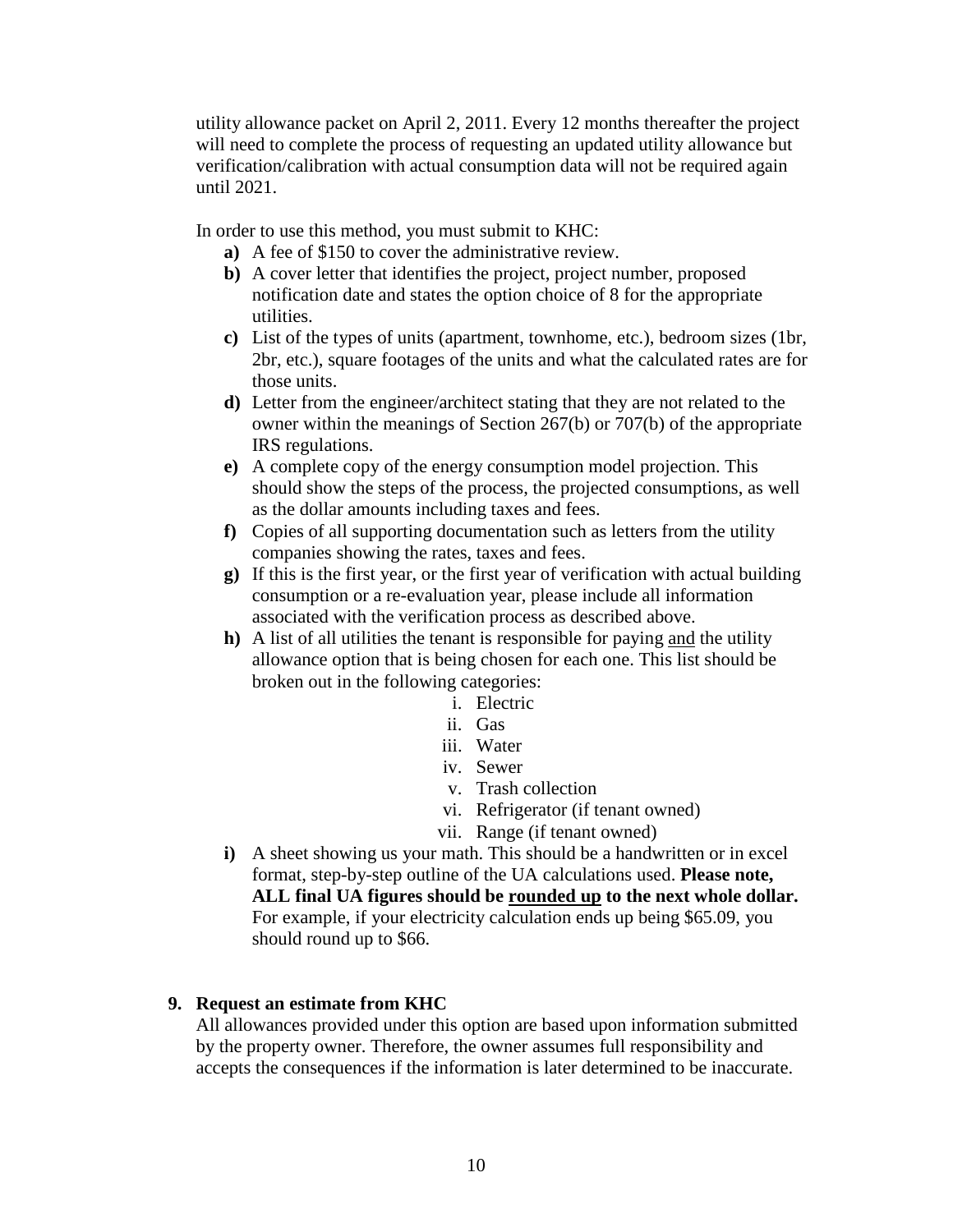## **9(a). Projects with 12-or-more months of occupancy**

All projects that have been sufficiently occupied for a period of 12-or-more months must provide actual expenses for the project. The request must include:

- **a.** A fee of \$150 to cover the administrative review.
- **b.** A cover letter identifying the project name, proposed notification date and states the option of 9(a) for the appropriate utilities. It must also show number of units broken out by:
	- (i) Type (apartment, duplex, house, etc.).
	- (ii) Bedroom size (1br, 2br, etc.).
	- (iii)Square footage (should be broken out if there is a difference of more than 15 percent within any category. For example, if a project has 24 two-bedroom units but half are 800 square feet and half are 1,000 square feet, these units need to be shown as two separate groups and the final UA for that bedroom size should include equal numbers of each of the square footage sizes). (iv)Proposed utility allowance for each type/bedroom size
- **c.** A copy of the building status report that has been completed to coincide with the term of consumption data. For example, if the consumption data is from September 2008 thru August 2009, the building status report should be completed to cover the same dates.
- **d.** A list of all utilities that the tenant is responsible for paying and the utility allowance option that is being chosen for each one. This list should be should be broken out in the following categories:
	- i. Electric
	- ii. Gas
	- iii. Water
	- iv. Sewer
	- v. Trash collection
	- vi. Refrigerator (if tenant owned)
	- vii. Range (if tenant owned)
- **e.** A completed "KHC Utility Allowance Request Option 9 Spreadsheet." The spreadsheet is located on KHC's Website next to this policy. Please include the excel version of this worksheet with your submission as we may need to make corrections/adjustments. Please identify the project name and project number on the worksheet.
- **f.** Documentation from the utility company detailing the rates charged, fees and taxes. If no figures are listed for fees or taxes, the documentation from the utility company must clearly indicate there are no additional fees or taxes charged to the tenant. Please remember that the rates, fees and taxes must be collected and be effective during the 60-day data compilation phase as described in a previous section of this policy.
- **g.** 12 months of consumption data (gallons of water, kilowatts of electricity, etc.). It is assumed that trash collection will have a flat charge and not be based on volume but consumption data should be provided if the fee is based on volume. All consumption data must be for 12 consecutive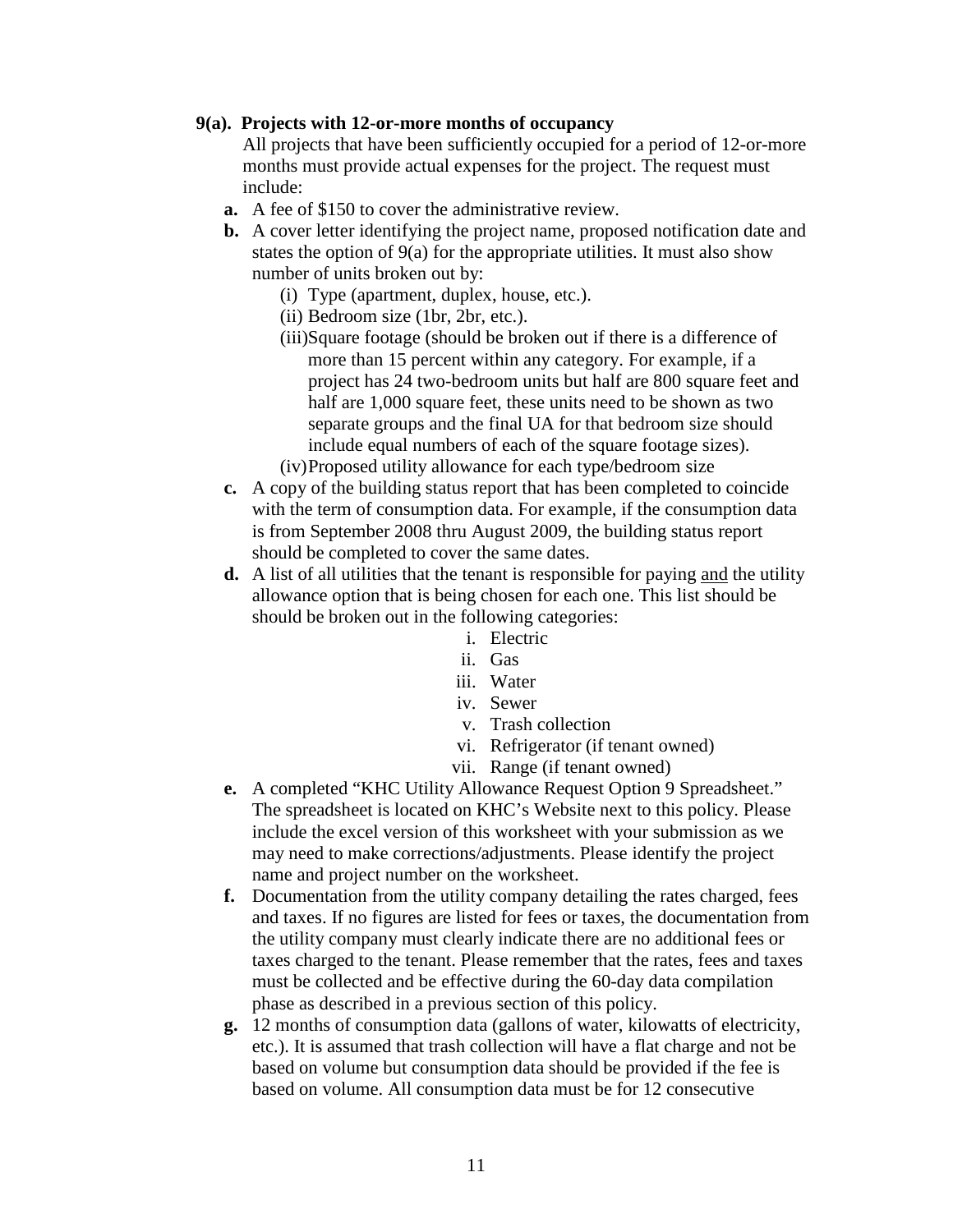months for the current tenant. Please see the timeline requirements as described in a previous section of this policy. **You cannot use information on any unit that was unoccupied for any amount of time during the year.** If this is not possible due to a unique circumstance, please contact KHC.

**h.** A sheet showing us your math. This should be a handwritten, or in excel format, step-by-step outline of the UA calculations used. **Please note, ALL final UA figures should be rounded up to the next whole dollar.**  For example, if your electricity calculation ends up being \$65.09, you should round up to \$66.

In determining the minimum number of units that you must submit usage data on, use this percentage for each bedroom size and type (Please show the bedroom size and type on all data submitted.):

> 10 units or less  $=$  at least 40% 11 units or more = at least 25%

Companies generally require a release from the tenant before providing utility information. The HUD Occupancy Handbook 4350.3 contains a sample form that may be used or a project may choose to draft a form. A sample Tenant Release and Consent for Utility Information form can be found on KHC's Compliance Web page.

#### **9(b). Projects without 12 consecutive months of occupancy**

New projects that do not yet have an actual consumption history may request KHC provide an estimate based upon other acceptable information provided by the owner. This request must include:

- **a.** A fee of \$150 to cover the administrative review.
- **b.** A cover letter identifying the project name, reason for a lack of 12 months consumption data, proposed notification date and states the option choice of 9(b) for the appropriate utilities. It must also show number of units broken out by:
	- (i) Type (apartment, duplex, house, etc.)
	- (ii) Bedroom size (1br, 2br, etc.)
	- (iii) Square footage (should be broken out if there is a difference of more than 15 percent within any category. For example, if a project has 24 two-bedroom units but half are 800 square feet and half are 1,000 square feet, these units need to be shown as two separate groups and the final UA for that bedroom size should include equal numbers of each of the square footage sizes).
	- (iv) Proposed utility allowance for each type/bedroom size
- **c.** Two completed "KHC Utility Allowance Request Option 9 Spreadsheets" (located on KHC's Web site). One spreadsheet should show consumption information for similar units in the same general area of the state (give